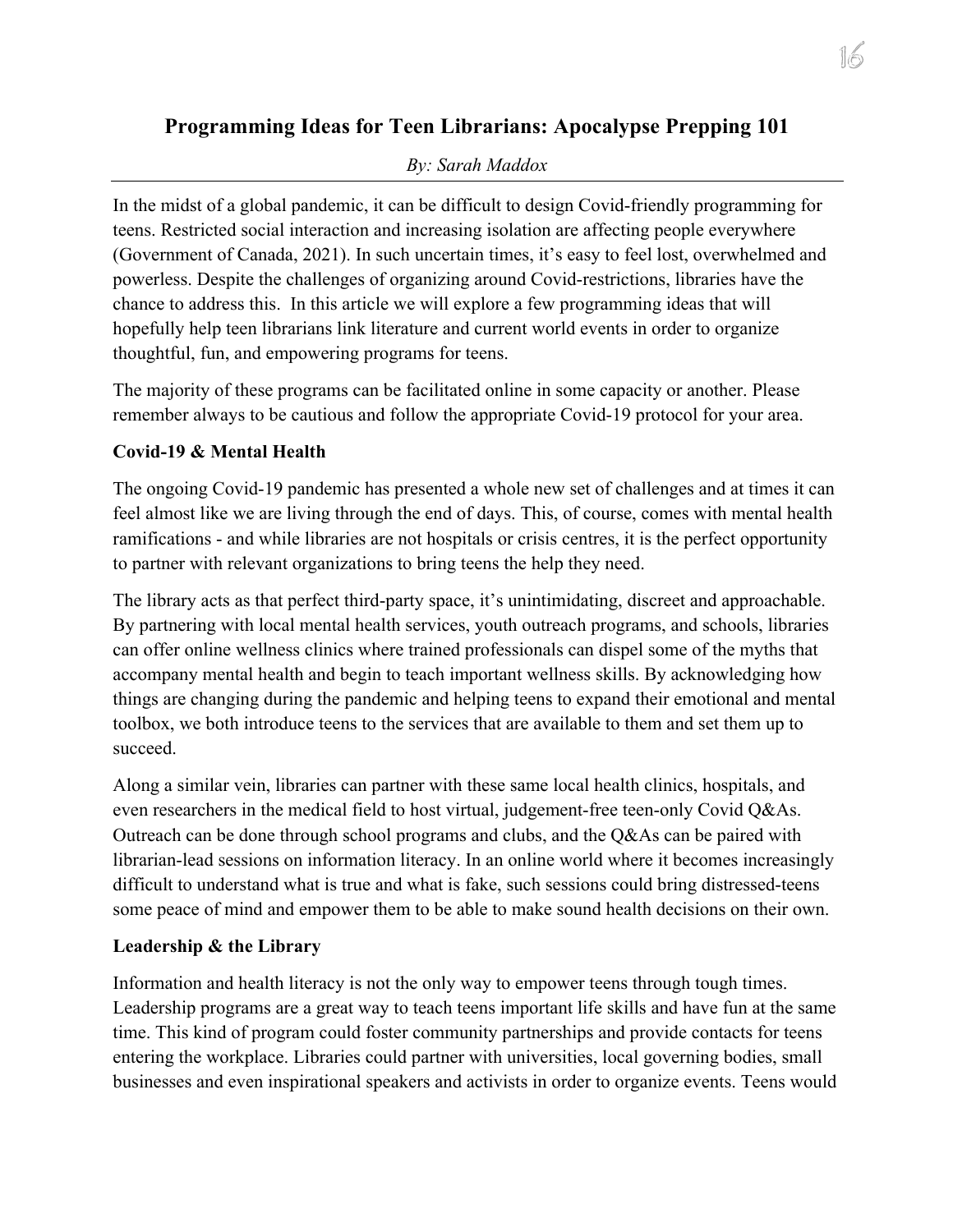be able to choose the parties they were interested in, and even partner with them for themselves in order to put off any number of events or activities.

Sessions could combine online and distance events with covid-safe in person components depending on the geographic in which the library is located and the resources which they have available to them.

Leadership programs would be easy to tie into the dystopian and post-apocalyptic theme. Many books and games in the genre feature strong, young heroes standing up for what they believe in and saving the day. By holding sessions that foster this leadership, libraries can empower teens to become confident leaders in their own community and help enact the change they want to see.

### **It's the End of the World and We Know It**

Of course, teaching realistic life skills that teens are interested in is important, but it is equally important to provide programming that is a little less serious, and a little looser. Dystopian and post-apocalyptic YA reads can be bolstered by apocalypse themed events.

A common feature of apocalypse films and literature is the idea of the "prepper", somebody who has prepared for the worst long before the end of days ever arrived (Merriam-Webster 2021). These characters are not uncommon in film, literature, and other media, and are often the ones waiting on their porch with a shotgun and a basement full of canned beans.

By learning the survival skills and techniques seen in our favourite dystopian and postapocalyptic YA fiction, we let teens put themselves in the protagonist's place, and try being the main character in their own story! Librarians can partner with wildlife or search and rescue organizations in their local area to teach lifesaving skills like how to start a fire, build emergency shelters, forage for food, and even basic first aid. While these are technically life skills, it's also a lot of fun.

### **Final Thoughts**

In conclusion, while the themes in dystopian and post-apocalyptic novels might be heavy, that doesn't mean that fun and educational programming can't be designed to serve the teens who love to read them.

### **Further Reading and Resources:**

### **Bruce. (2021, March 18). COVID-19. Retrieved March 28, 2021,**

#### **from https://mentalhealthliteracy.org/covid-19/.**

This website offers mental health resources for all walks of life, and even takes into consideration the current, ongoing Covid-19 pandemic. It's dedicated to expanding on mental health literacy everywhere.